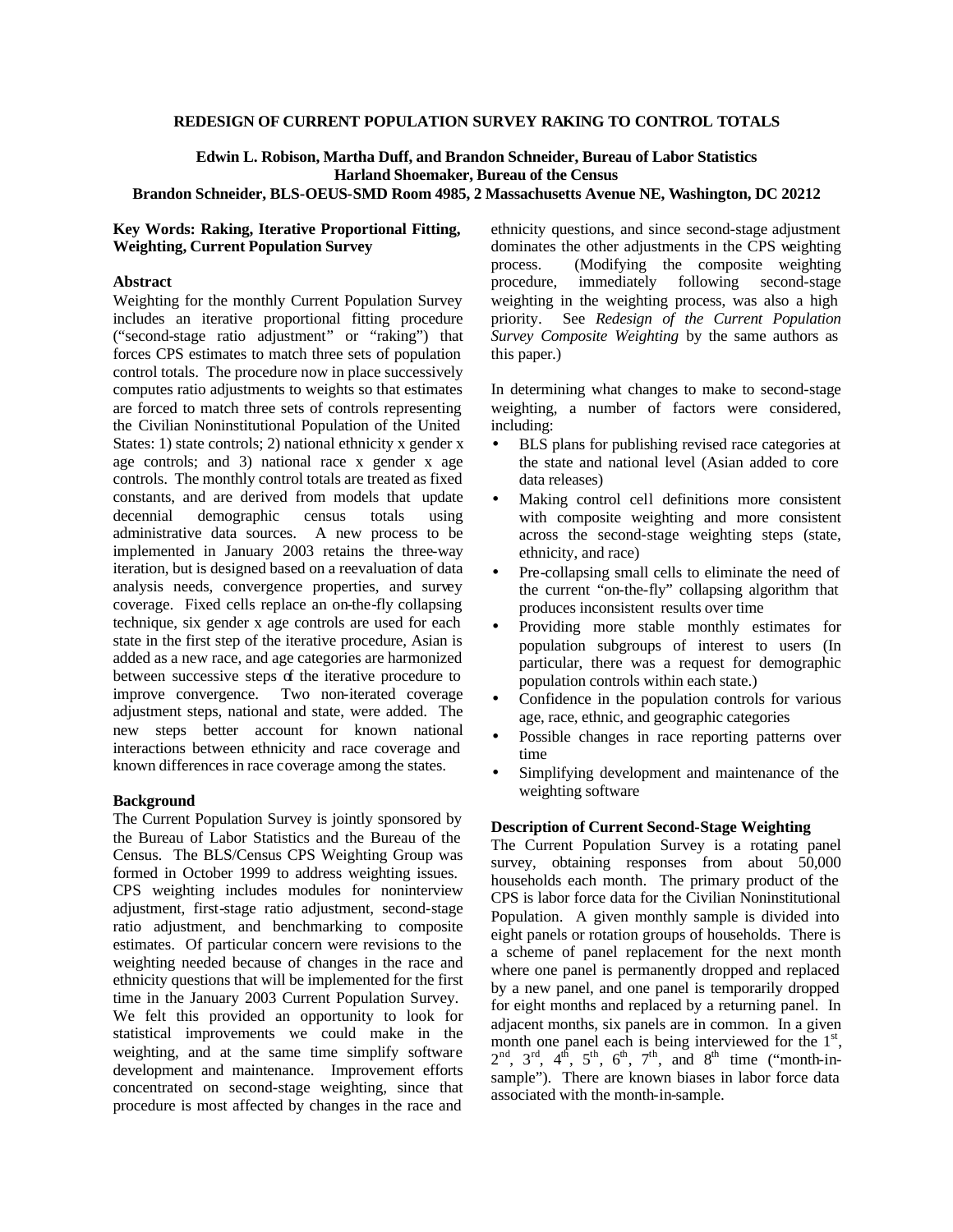Second-stage estimation in the current CPS weighting scheme solely consists of an iterative proportional fitting or raking procedure with three steps: a state step, an ethnicity step, and a race step. The current methodology lacks any adjustment to account for interactions between state, ethnicity, and race. Each step has population control totals that are estimates of CNP/8, one-eighth of the Civilian Noninstitutional Population. The population controls are essentially 1990 decennial Census estimates, updated to the current time using models and a variety of data sources. (Adjustments for census undercount are included.) A divisor of eight is used since each of the eight monthly panels or rotation groups is processed separately. The ethnicity and race steps account for juveniles as well as adults, but the state step is limited to adults 16 years of age and over (CNP16+).

- 1. The current state step categorizes the CPS sample observations into 51 cells: a single cell for each state and the District of Columbia. Each cell is controlled to its CNP16+ (each panel to CNP16+/8).
- 2. Following the state step, the current ethnicity step categorizes the same observations into 19 cells: 14 Hispanic gender x age cells and five non-Hispanic age cells, gender combined. Each cell is controlled to its CNP (each panel to CNP/8).
	- Hispanic age categories:  $0-5$ ,  $6-13$ ,  $14$ ,  $15$ ,  $16-$ 19, 20-29, 30-49, and 50+ (14 and 15 combine gender)
	- Non-Hispanic age categories: 0-5, 6-13, 14, 15, and 16+
- 3. The last step of the iterative procedure, the race step, categorizes the observations into 118 cells: 42 Black gender x age cells, 66 White gender x age cells, and 10 Other gender x age cells. Each cell is controlled to its CNP (each panel to CNP/8).
	- Black age categories: 0-1, 2-3, 4-5, 6-7, 8-9, 10-11, 12-13, 14, 15, 16-17, 18-19, 20-24, 25- 29, 30-34, 35-39, 40-44, 45-49, 50-54, 55-59, 60-64, and 65+
	- White age categories: 0, 1, 2, 3, 4, 5, 6, 7, 8, 9, 10-11, 12-13, 14, 15, 16, 17, 18, 19, 20-24, 25- 26, 27-29, 30-34, 35-39, 40-44, 45-49, 50-54, 55-59, 60-62, 63-64, 65-67, 68-69, 70-74, and 75+
	- Other age categories: 0-5, 6-13, 14, 15, 16-44, and 45+ (14 and 15 combine gender)

The term "Other" for race is a residual category that includes American Indian, Aleut, Eskimo, Asian, and Pacific Islander. We cannot now distinguish Asians from Native Hawaiians and Other Pacific Islanders, but this will be possible when new race data collection procedures are implemented January 2003.

The steps are iterated separately  $-$  six times  $-$  for each of the eight CPS panels. For each cell k of each step, a simple adjustment is computed for each of the eight panels using adjusted observation weights  $w_{kij}$  from the previous step. The multiplicitive panel adjustments are then applied to the weight of every observation in the cell. The adjusted observation weights  $w_{kii}$  ' are used in the next step of the iterative procedure.

$$
ADJ_{ki} = (CNPk/8)/\sum_{j} w_{kij}
$$

$$
w_{kij} = ADJ_{ki} * w_{kij}
$$

The iterations are needed since the execution of each step slightly imbalances the previous steps. After the race step, for example, weighted CPS estimates of population for a given rotation group no longer match the population control by ethnicity/gender/age or by state. After cycling through the process six times, CPS estimates of population for each rotation group nearly match all three sets of controls. That is, the iterative raking process converges to the three sets of population controls. (Also, if you use all eight panels, CPS estimates of population nearly match the desired Civilian Noninstitutional Populations.)

Cell Collapsing -- Cells with few respondents have the potential of having large weight adjustments. The current second-stage weighting procedure has a collapsing algorithm. For each age cell in the ethnicity and race steps, a preliminary adjustment factor is computed for each rotation group. If the factor lies outside of the acceptable range 0.6-2.0 (or if the cell has no respondents), then the cell is collapsed with one or more adjacent age cells in its rotation group. In a typical month about 10 cells require collapsing, and different panels generally will not have the same collapsing. The collapsed cells are not always the same cells from one month to the next. There is no collapsing for the state step.

## **Redesigned Second-Stage Weighting Procedure**

Second-stage estimation in the redesigned CPS weighting scheme, to be implemented in January 2003, includes two new preliminary steps, a national-level coverage step and a state-level coverage step, that are followed by an iterative raking procedure similar to the current methodology. The national-level coverage step was designed to account for the interaction between ethnicity and race, and the state-level coverage step was designed to account for differences in state race coverage relative to national coverage. In the statelevel coverage step and the state step of the iterative procedure California and New York are split into substate areas: Los Angeles-Long Beach metropolitan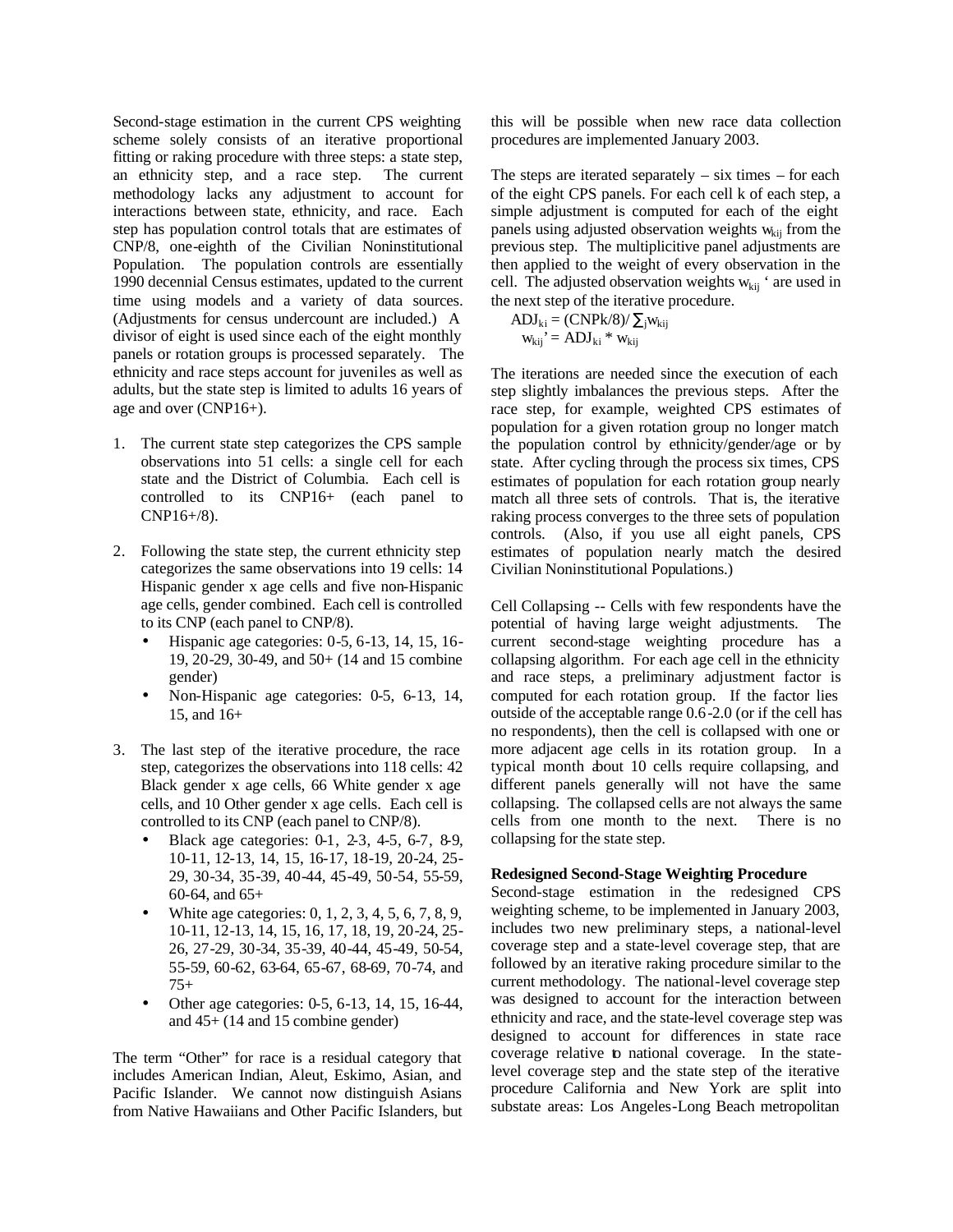area and the balance of California, and New York City and the balance of New York, respectively. In the national-level coverage step and the race step of the iteration procedure Asian is introduced as a new race. Each adjustment of the redesigned procedure consists of a fixed number of cells – collapsing is eliminated. Each step, excluding specific cells of the state coverage step, has population control totals that are estimates of CNP/4, one-fourth of the Civilian Noninstitutional Population. The eight monthly panels are paired to increase cell counts, allowing more demographic detail. The population controls are 2000 decennial Census estimates, updated to the current time using models and a variety of data sources.

Specifications follow for cells of the national-level coverage step (A), the state-level coverage step (B), and the three steps (1-3) of the redesigned iterative procedure.

- A. The non-iterated national-level coverage step, adjusting for subpopulations prone to under/over coverage, categorizes the CPS sample observations into 126 cells: 26 Hispanic White gender x age cells, four Hispanic non-White gender x age cells, 18 non-Hispanic Asian gender x age cells, 26 non-Hispanic Black gender x age cells, 34 non-Hispanic White gender x age cells, and 18 non-Hispanic Residual gender x age cells. The Hispanic White and non-Hispanic Black cells have identical age breaks, and the non-Hispanic Asian and non-Hispanic Residual cells have identical age breaks.
	- Hispanic White and non-Hispanic Black age categories: 0-4, 5-9, 10-15, 16-19, 20-24, 25- 29, 30-34, 35-39, 40-44, 45-49, 50-54, 55-64, and  $65+$
	- Hispanic non-White age categories: 0-15, and 16+
	- Non-Hispanic Asian and non-Hispanic Residual age categories: 04, 5-9, 10-15, 16-24, 25-34, 35-44, 45-54, 55-64, and 65+
	- Non-Hispanic White age categories: 0-4, 5-9, 10-15, 16-19, 20-24, 25-29, 30-34, 35-39, 40- 44, 45-49, 50-54, 55-59, 60-62, 63-64, 65-69, 70-74, and 75+
- B. The non-iterated state-level coverage step allows more detailed controlling for states/substates with larger numbers of persons of Black race in the sample. All 515 defined cells are controlled to CNP. In some cells the panels are paired and controlled to CNP/4, but for others the controlling is only to CNP with all eight panels combined.
- Non-Black In all states/substates six gender x age cells (0-15, 16-44, 45+) are defined. Each of the 318 cells is controlled to its CNP. Except for the District of Columbia, each panel is controlled to its CNP/4.
- Black In 26 states/substates six gender x age cells (0-15, 16-44, 45+) are defined. In 12 of these states/substates the panels are paired and each of the 72 cells is controlled to its CNP (each panel pair to CNP/4): New York City, FL, GA, IL, MI, MS, NJ, NC, OH, PA, TX, and the District of Columbia. In the remaining 14 states/substates the eight panels are combined and each of the 84 cells is controlled to its CNP: Los Angeles-Long Beach metropolitan area, the balance of California, the balance of New York, AL, AR, CT, DE, LA, MD, MA, MO, SC, TN, and VA.
- Black In 14 of the states with smaller Black race populations two gender cells are defined, age combined. Panels are combined and each of the 28 cells is controlled to its CNP: AK, AZ, CO, KY, OK, IN, KS, MN, NE, NV, RI, WA, WV, and WI.
- Black For the remaining 13 states, those with the smallest Black race population, one cell is defined, gender and age combined. Panels are combined and each of the 13 cells is controlled to its CNP: HI, IA, ID, ME, MT, NH, NM, ND, OR, SD, UT, VT, and WY.
- 1. The first step of the iterative procedure, the state step, categorizes the observations into 318 cells: six gender x age cells for Los Angeles-Long Beach metropolitan area, the balance of California, New York City, the balance of New York, each of the remaining 48 states and the District of Columbia. Each cell is controlled to its CNP (each panel pair to CNP/4).
	- Age categories: 0-15, 16-44, and 45+
- 2. Following the state step, the ethnicity step categorizes the same observations into 52 cells: 26 Hispanic gender x age cells and 26 non-Hispanic gender x age cells. The Hispanic and non-Hispanic cells have identical age breaks as the Hispanic White and non-Hispanic Black cells in the national-level coverage step. Each cell is controlled to its CNP (each panel pair to CNP/4).
	- Hispanic and non-Hispanic age categories: 0- 4, 5-9, 10-15, 16-19, 20-24, 25-29, 30-34, 35- 39, 40-44, 45-49, 50-54, 55-64, and 65+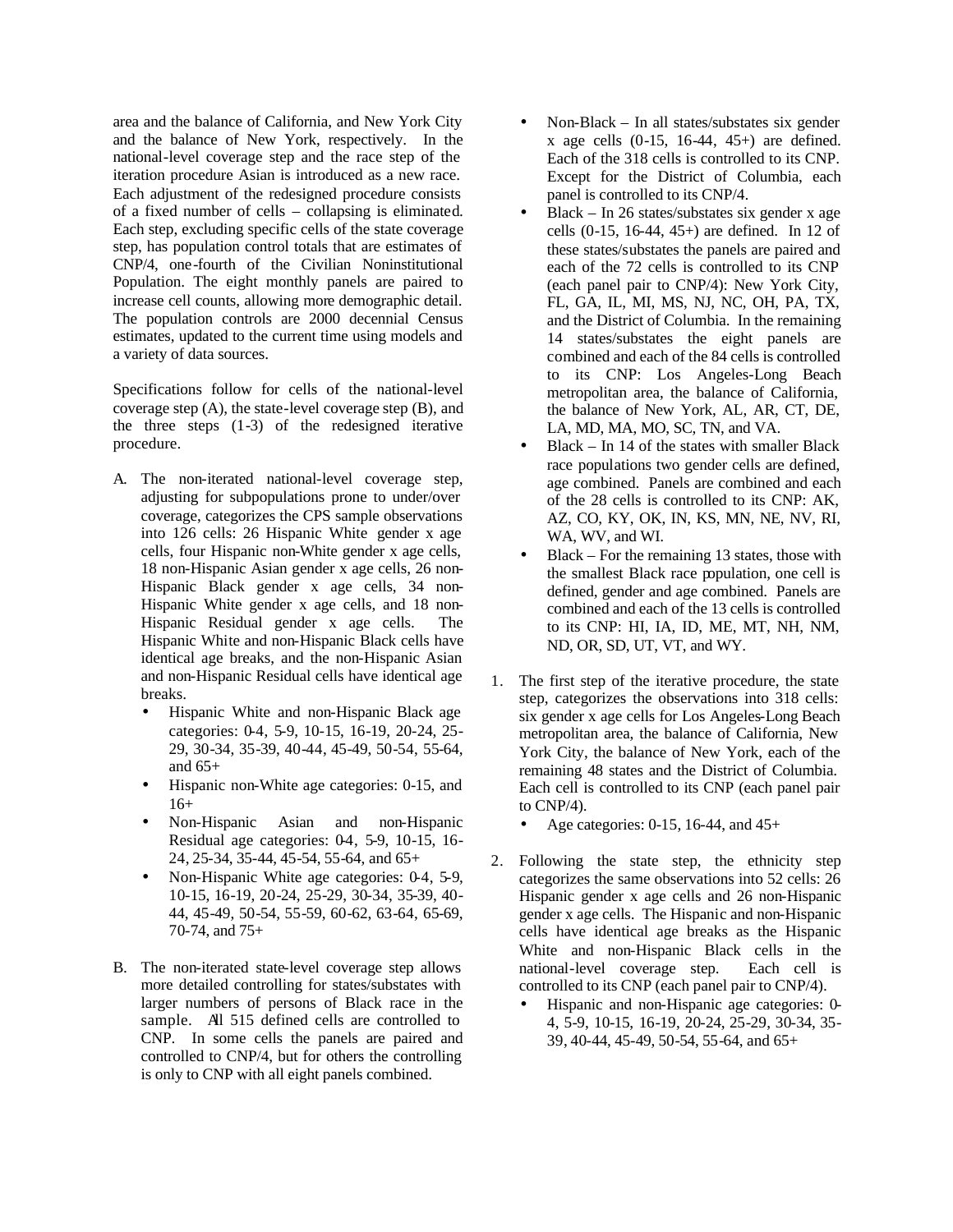- 3. The last step of the iterative procedure, the race step, categorizes the observations into 86 cells: 26 Black gender x age cells, 34 White gender x age cells, and 26 Asian and Residual combined gender x age cells. The Black, and Asian and Residual combined cells have identical age breaks as the ethnicity cells. The White cells have identical age breaks as the non-Hispanic White cells of the national-level coverage step. Each cell is controlled to its CNP (each panel pair to CNP/4).
	- Black, and Asian and Residual combined age categories: 0-4, 5-9, 10-15, 16-19, 20-24, 25- 29, 30-34, 35-39, 40-44, 45-49, 50-54, 55-64, and 65+
	- White age categories: 0-4, 5-9, 10-15, 16-19, 20-24, 25-29, 30-34, 35-39, 40-44, 45-49, 50- 54, 55-59, 60-62, 63-64, 65-69, 70-74, and 75+

There will be ten iterations of steps 1-3, although convergence to the unit usually takes only six to eight iterations. As in the current methodology, the iteration is needed since the execution of each step slightly imbalances the previous steps. Changing the order of the steps in the iterative procedure has no effect on the final results since the set of equations tend to have a unique solution.

The CPS sample contains enough observations to eliminate the cell collapsing that is necessary in the current methodology. The predefined cells for each step in the redesigned second-stage weighting procedure rarely fall below a frequency count of 80 (20 per panel pair) – the criteria set in the initial redesign phases.

The new race/ethnicity data collection that will be implemented January 2003 allows multi-race reporting. Also, it will become possible to distinguish Asians from Native Hawaiians and Other Pacific Islanders. White, Black, and Asian cells in the specification exclude multi-race reporters. The Residual race includes observations not categorized strictly as Asian, Black, or White: Native Hawaiian and Other Pacific Islander; American Indian, Aleut, and Eskimo; and Multi-Race. [To develop and test the new weighting procedures, data files with the current race categories were used: White, Black, Asian and Pacific Islander, and a residual that is American Indian, Aleut, and Eskimo. Note that this residual based on current race is quite a bit smaller than the new residual will be since it does not have Multi-Race or Native Hawaiian and Other Pacific Islander.]

Cell definitions are consistent with the needs of the composite weighting procedure that come after secondstage weighting. In particular, age breaks are defined consistently between the two procedures in order to minimize the extent to which composite weighting "undoes" the second-stage population controlling.

#### **Observations on the Second-Stage Redesign**

More Cell Detail – Compared to the current procedure, there is more cell detail in second-stage weighting. Substate areas in California and New York are used. Many state controls are used (instead of just a single CNP16+ control) in order to improve analysis of month-to-month changes of labor force for state demographic groups. At the national level, some cells are defined for Asian race. In general, finer age breaks are used at the national level than for the current procedure. (There was actually a reduction in national White and Black age detail, particularly among juveniles. This was mainly in response to unwanted month-to-month data movements for age cohorts caused by fluctuations in population controls for narrowly-defined age ranges.)

Panel Pairing -- Without pairing, the national demographic detail would have to be reduced (particularly for Hispanic, Asian and Black) and a split by race would be possible in only a few states. (The current procedure rakes each panel separately.) As a result of pairing, small increases in variances on topside estimates are possible. All panels cannot be collapsed in the iterative process, since composite weighting follows second stage weighting. The structure of our composite estimator requires that the incoming panels (rotation groups that are in months-in-sample 1 and 5) be kept separate from the others because of known month-in-sample biases.

No Cell Collapsing -- Software development and maintenance are simplified by eliminating an entire complex process. Cells in the coverage steps and iterative procedure are "pre-collapsed" and the large majority have more than 120 observations (30 per panel pair). Testing showed that variances started to appreciably increase when many cell sizes fell below 120 observations. Should a cell happen to have zero observations, no weight adjustment calculation is made for that cell. If this were to occur it would most likely be seen in Black cells of the state coverage step. This is only a possibility in states with the smallest samples and the lowest Black populations. A cell monitoring system is being developed to detect when survey conditions change and cells grow too small.

Coverage and Interactions – All of the variables used to define cells (state, ethnicity, race, gender, and age) are known to influence coverage. There are certainly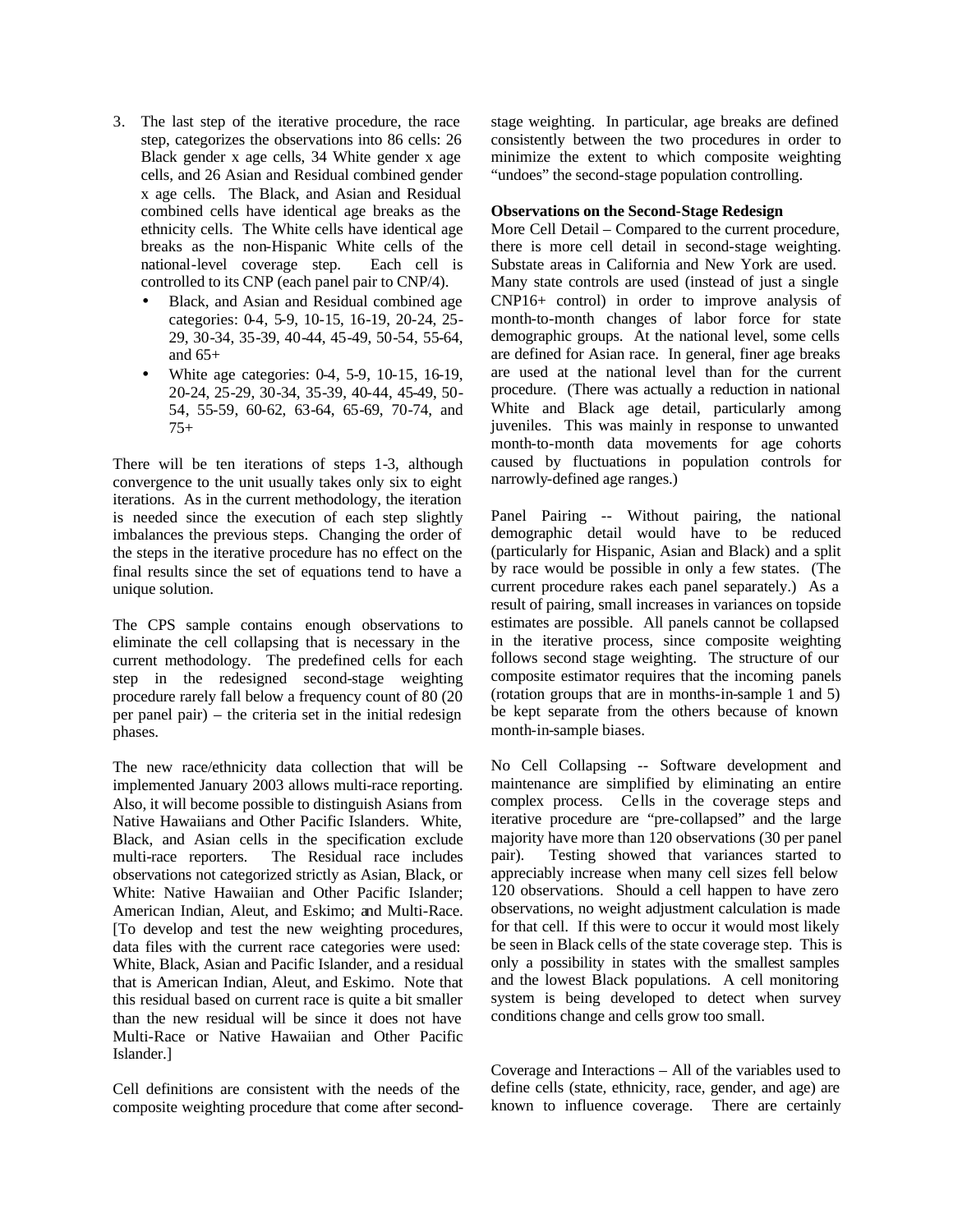interactions between the variables. A straightforward iterative procedure lets each step act independently. It cannot properly take into account more complex interactions between variables without crossing them. In practical terms, with an iterative procedure like ours it is important for a first pass to get things right and handle the interactions in an acceptable way. If the first pass introduces problems it is risky, since there is no guarantee that later iterations will remedy the problems. No attempt is made at this time to address other coverage problems (for example: urban versus rural; state by ethnicity).

Convergence -- Consistently defined age breaks are, more than any other factor, the key to fast convergence in the iterative procedure. For the redesign, White in the race step has 17 age breaks, and all other defined age breaks are logical collapsings of those 17. The "magic number" is the 13 age breaks used in the ethnicity step and in the race step for Black and Residual. We would have liked to further split out Asian in the race step -- but neither Asian nor the very small residual could support 13 age breaks -- and in testing convergence slowed to a crawl. Incidentally, convergence is now assured to 26 national gender-byage population totals. Inconsistencies slow convergence for the current procedure, and in six iterations several population controls are missed by hundreds. Due to inconsistencies, only 10 national gender-by-age population controls are matched. The coverage steps also affect convergence – the national coverage step speeds convergence, but the state coverage step slightly slows convergence.

Iterative Nature of the Second-Stage Weighting Procedure – The iterative nature of the proposed second-stage and composite weighting procedures is similar to the present procedures. Iterative proportional fitting provides larger cells and allows us to match many more control totals than we could match with a non-iterated system that crossed all variables (geography x ethnicity x race x gender x age). The ethnicity and race steps tie into important core tabulations and the state step ties into the important Local Area Unemployment Statistics program. Matching control totals in general 1) lowers variances somewhat on current month estimates and 2) substantially lowers variances on important month-tomonth comparisons. Similar benefits can be obtained for other subpopulations even when iteration is not possible, as shown by the analysis in the next section.

### **Box Plot Analysis of the Coverage Steps**

National-Level Coverage Step – This non-iterated step helps correct for interactions between race and ethnicity coverage that proved impossible to address in our

iterative procedure. For example, research discovered gross undercoverage of Non-Black Hispanics that can be corrected for in this step but not in the iterative steps. Without the national-level coverage step non-Hispanic Asians (shown in Figure 1 below), non-Hispanic Blacks, non-Hispanic Residuals, and Hispanic Whites tend to be overestimated at the end of the second-stage iterative procedure; whereas, non-Hispanic Whites, and Hispanic Asians, Hispanic Blacks, and Hispanic Residuals tend to be underestimated. The step has 18 controls for non-Hispanic Asians (gender by 9 age breaks; over 95 percent of all Asians included). Although Asian controls were unworkable in the iterative race step, a reasonable degree of control is made possible by the coverage step.

Figure 1 visually illustrates the improvement for non-Hispanic Asians using July 2000 data. The box plots for the 18 non-Hispanic Asian controls are scaled for easy viewing:

- O is the ideal when the estimate equals the control
- Positive values (1 control/estimate) are shown if the estimate is greater than the control
- Negative values (estimate/control 1) are shown if the estimate is less than the control

The box plots are for:

- First -- controls compared to first-stage estimates (the starting point for second-stage weighting)
- Null -- controls compared to estimates from iteration, but without any coverage steps
- A -- controls compared to estimates from iteration, but only with the national-level coverage step
- AB -- controls compared to estimates from the redesigned second-stage procedure
- $B$  controls compared to estimates from iteration, but only with the state-level coverage step

It is clear that the iterative process alone (Null) improves non-Hispanic Asian coverage, but including the national-level coverage step (A) draws the estimates closer to the controls and reduces the spread. The statelevel coverage step has little effect on the non-hispanic Asian estimates. The same general picture emerges every month for all ethnicity/race subpopulation that are specifically used in the national-level coverage step.